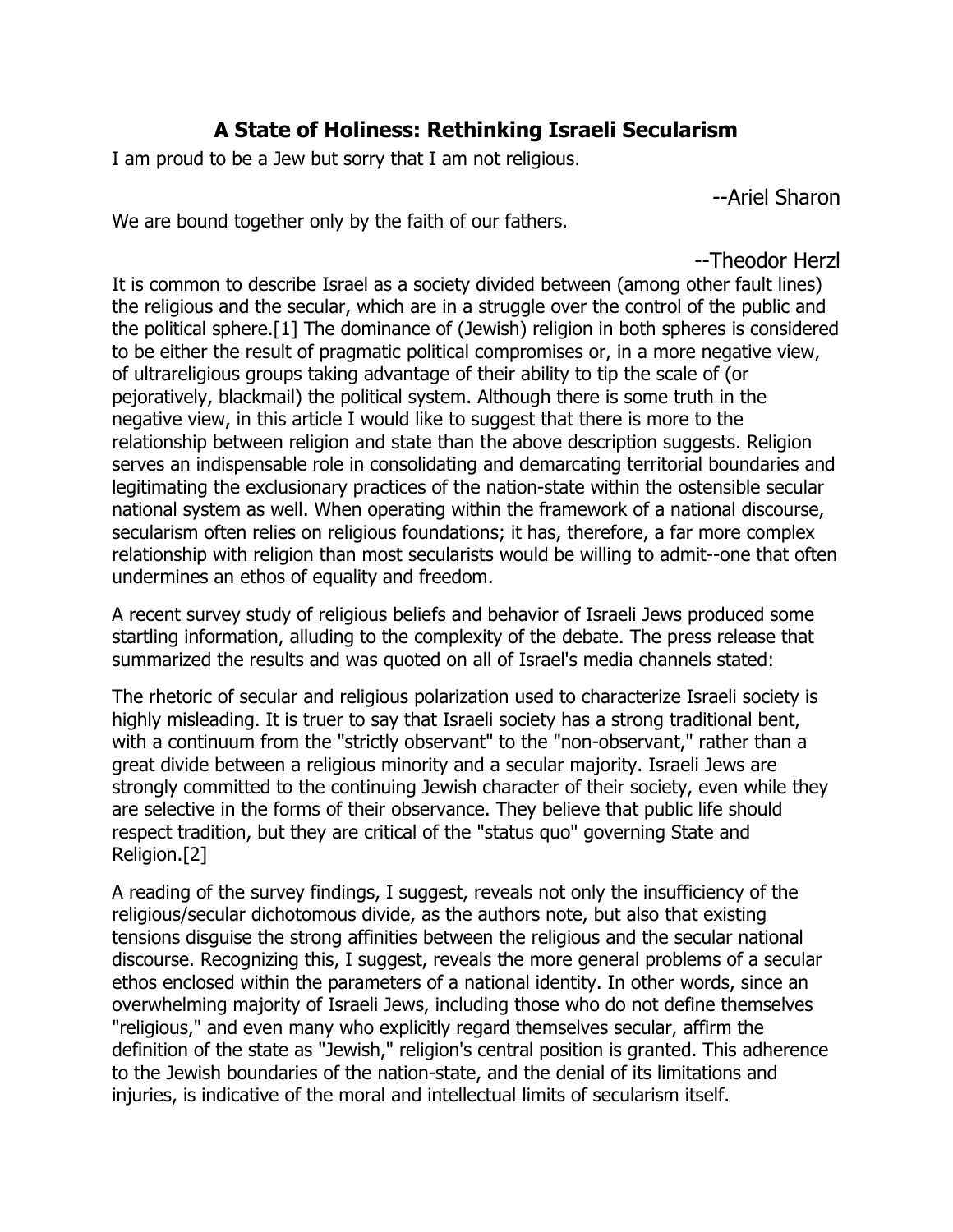In this article, largely drawing on William Connolly's post-secular ethos and critique,[3] I suggest that secularism in Israel falls short of the declared ambitions of its proponents, that even its theoretical articulation is problematic, and, consequently, that it needs to be refashioned in order to face new (and old) challenges of identity and difference. I begin with a discussion of the secular and postsecular to set the theoretical parameters of my work and will then offer the following arguments:

- 1. That much as with the role of religion in Tocqueville's Democracy in America (and Connolly's reading of it) Judaism was essential for drawing the boundaries of identity and for the legitimation of claims over territory in the process of Israeli nation building and state building.
- 2. That this established an ambivalent relationship between Jewish secular nationalism (i.e., Zionism) and Judaism as religion. On the one hand, nationalism negated religion, but on the other hand, nationalism was dependent upon Jewish religious symbols and Jewish collective identity.
- 3. That secular Zionism established its own homogenizing code of values, norms, and symbols, and its own limits and intolerance toward the "otherness" it either attempted to assimilate or excluded.
- 4. That secularists generally chose to blame religious orthodoxy for the unseparation of church and state and avoid the real issues, touching upon their own status and identity, that a real separation entails.
- 5. That unwilling to challenge the Jewish definition of the state, secularists ignore the limits of their conceptions of pluralism, democracy, and freedom in regard to non-Jews.
- 6. That the secularist desire to maintain the Jewish form of the state without its "metaphysical" content (i.e., religion), while still relying on religious themes to unify the nation and determine the state's boundaries, renders it unable to formulate an effective moral and intellectual response to counter religiousnationalist claims to be a renewed and authentic form of Zionism.

I will argue, therefore, that despite its apparent agenda, the secular-liberal ethos in Israel is radically limited in its capacity for tolerance, its ability to acknowledge a spectrum of religious attitudes, and its ability to create a pluralist political society. A postsecular ethic might offer fresh reflections on the meaning and requirements of freedom and democracy, open new public spaces and practices of politicization, and create an open discourse of negotiation rather than a general grammar of civil society. Transcending the secular/religious dichotomy in Israel might thus be a first step toward creating new and generous ideas of citizenship, participation, democracy, and boundaries.

## **[Secular, Postsecular, and Zionism](http://web.ebscohost.com/ehost/delivery?vid=5&hid=7&sid=5b9ada13-a30d-4fc9-8599-6b3f0acc8934%40sessionmgr7#toc)**

A strange thing happened to Zionism, a self-declared secular rebellion against the confinement of Jewish religion, on its way to establishing a nation and a state. In the process of state building and nation building, Zionism reestablished a normative and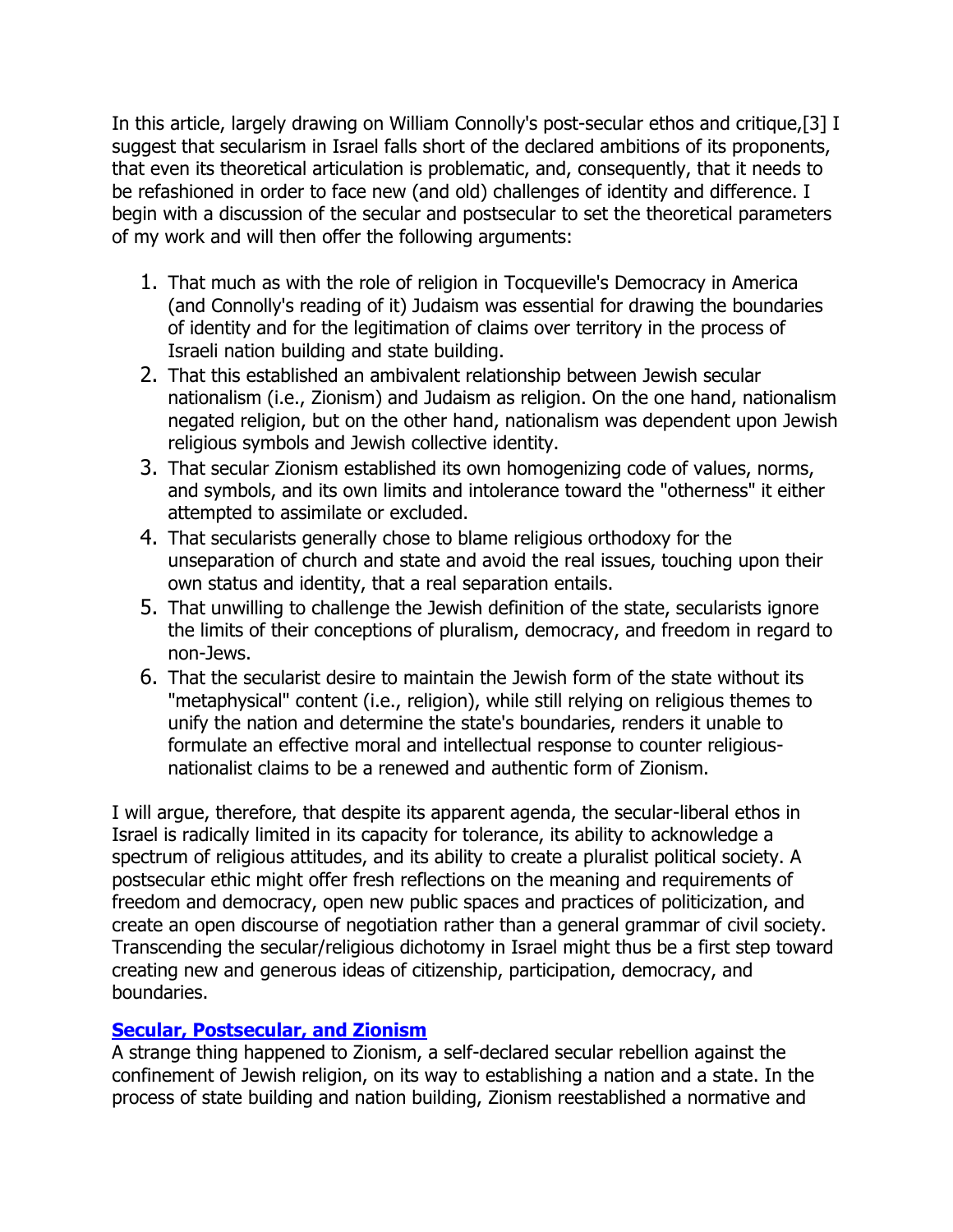public standing of Jewish identity, in a secular form, and in so doing established its own set of hierarchies and exclusions rather than the open and tolerant society envisioned by some of its thinkers.

Difficulties to ground a firm, nonreligious, nonmetaphysical morality, however, are not unique to Zionism. In fact, this might be a constitutive problem of Western secularism. In the Conflict of the Faculties, Kant struggles to give "universal philosophy" a primacy over ecclesiastical (Christian) theology. This attempt to employ the "proper" division of universal life in the organization of public discourse ends up by suggesting an elevation of universal philosophy (or what he calls "rational religion") to the authoritative position previously reserved for Christian theology. Eventually, in his attempt to grant morality priority over ecclesiology, Kant's rational religion shares much structurally with that "dogmatic" religion it sought to replace, invoking its own authoritative conceptions of thinking, reason, and discourse. As Connolly suggests, those objections leveled against the arbitrary authority of ecclesiology return to haunt the critic and every attempt to secure secular authority in the public realm after Kant.[4]

Western secularism, in fact, is bound up with more generic characteristics of Christian culture than most of its proponents are willing to acknowledge. Secularism presents itself in a historical narrative of a modus vivendi between different sects of Christianity that ended in the secularization of public life, securing private freedom, pluralistic democracy, individual rights, public reason, and the primacy of the state. The above story prevailed according to Connolly because it "presented a picture of a self-sufficient public realm fostering freedom and governance without recourse to a specific religious faith."[5] As such, secularism sought "to dredge out of public life as much cultural density and depth as possible so that muddy 'metaphysical' and 'religious' differences don't flow into the pure water of public reason, procedure and justice."[6]

Religious critics of secularism, however, claim that it lacks the ability to come to terms with the sources of morality most citizens endorse, and that it is unable to provide a firm moral ground. Religion, claims one source examined by Connolly, creates "the most loyal of citizens."[7] Loyalty to a nation, state, and religious belief, I would argue, have very much in common in their conception of purity, boundaries, and order. It is exactly the affinity between the moral order demanded by religion and the one demanded by the state that makes national secularism either hostile to the competition from religion or, many times, defer to religion, which reads the national-secular mode as a weaker version of itself, lacking the perseverence religion has over its subject. In relation to issues of territoriality, religion and secular-nationalism may nevertheless find a common ground of understanding and a mutual interest in protecting boundaries and punishing deviant or disloyal behavior. Hence, the "flirtation" between Israeli secular nationalists employing a discourse of security and religious nationalists employing a discourse of holiness to justify the exclusive right of Jews over occupied territories. Or to use another example, the mega-reverend Billy Graham was described by a Johnson White House aide as representing "a basic kind of patriotism in this country--an unquestioning, obeying patriotism, a loyalty to the authority of the president. Billy was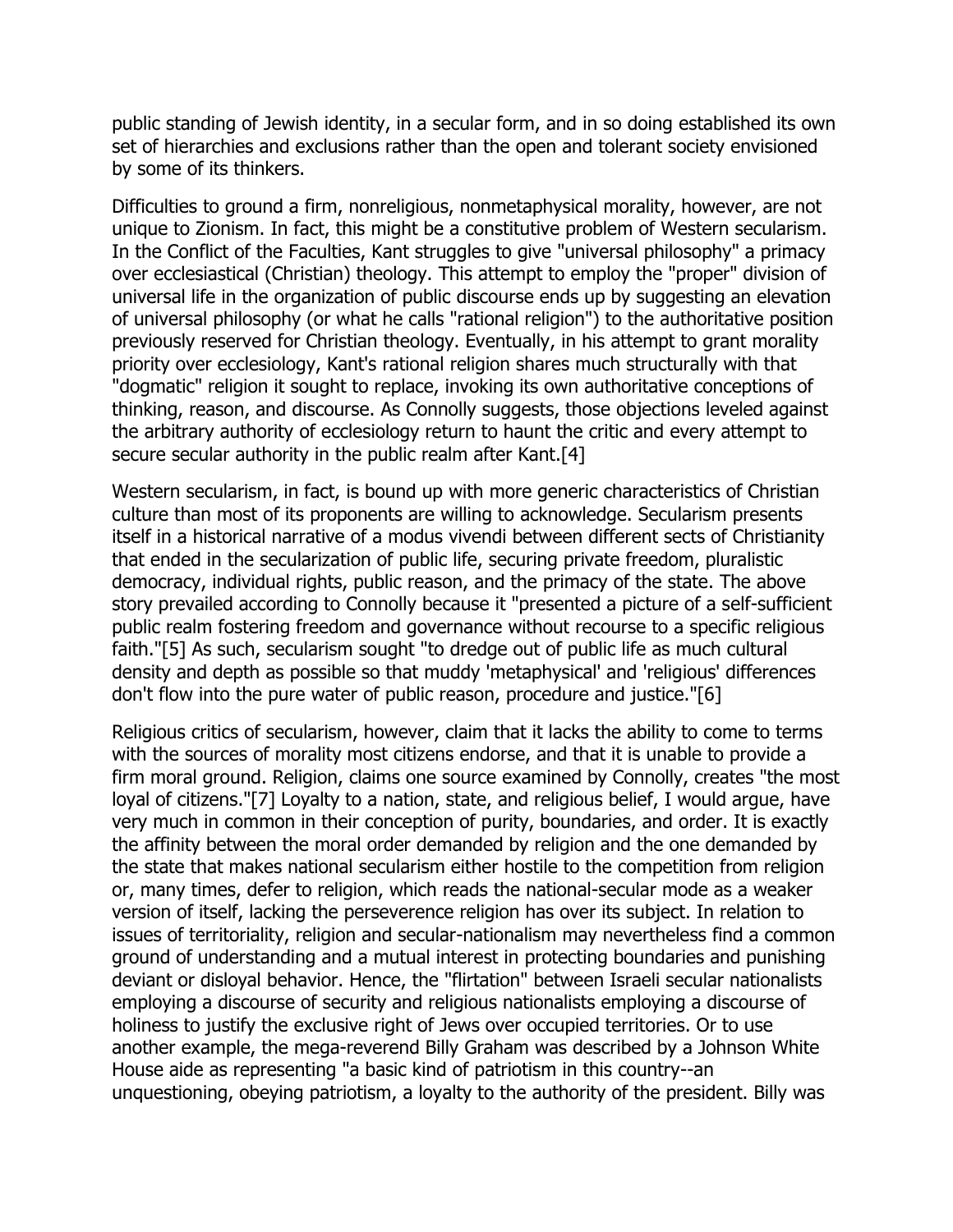always uncritical, unchallenging, unquestioning."[8] Those affinities between the national and the religious discourses are expressed also in the nostalgia invoked by various authors, troubled by current political uncertainties, such as Samuel Huntington in the Clash of Civilizations, for the Christian moral order of the United States of the nineteenth century.[9]

Secularism, in its liberal-national version, ends up many times either redrawing the boundaries set by religion or invoking religion to demarcate a territory. At the deepest levels, fundamentalisms of self-identity, religious faith, ethnic identification, and the nation replicate each other. In Connolly's words: "Each externalizes threats to fixed identities threatened by new evidence of their contingency and lack of self-sufficiency; each deflects pressures to renegotiate relations with which they are implicated. The fundamentalism of the self and religion asserts itself in relation to others within domestic politics; the fundamentalism of the nation asserts itself in relation to the foreign inside and outside the state."[10] The secularist attempt to divide labor between "religious faith" and "secular argument" suppresses complex registers of persuasion, judgment, and discourse operative in public life. In refusing to acknowledge that secularism is a political settlement rather than an incontestable dictate of public discourse itself, secularists limit possibilities of an ethic of cultivation, a generous ethos of engagement and critical responsiveness. Therefore, as Connolly asserts, the counterreligious liberal concept of pluralism remains "too stingy, cramped, and defensive for the world we now inhabit."[11]

The secularism that Connolly's work addresses refers to a specific context of a Western or US political culture and its institutional arrangements. In a different political system, in which state and religion are, de jure and de facto, unseparated, as in Israel, secularism has a different interpretation and significance that I will later address. In both cases, however--a country in which religion and state were separated and a national movement with a secular ethos--religion has played a larger role than secularists are willing to admit. Moreover, in both cases it appears that liberalsecularism falls short of its aspiration and, hence, could use the "nudge" of new modes of thought.

#### **[Tocqueville, Herzl, and Territoriality](http://web.ebscohost.com/ehost/delivery?vid=5&hid=7&sid=5b9ada13-a30d-4fc9-8599-6b3f0acc8934%40sessionmgr7#toc)**

Issues of territoriality, specifically exclusive claims over it, illuminate the affinities between religion and the nation/state discourse and practices. One way to examine these affinities and their political consequences is to compare the conceptualization of religion in Tocqueville's and Herzl's thought. Both of theses authors professed a separation between religion and state, whether in observation (Tocqueville) or program (Herzl), yet in both accounts religion reappears at strategic points to help legitimate the exclusion of dangerous "others." It is religion's status as absent-present that characterizes both thinkers as well as contemporary articulations of Israeli secularism. I will therefore begin by examining Tocqueville's thought, compare it with Herzl's idea of Zionism, and then examine the degree to which these strategies and exclusions are reproduced by contemporary modes of Israeli secularism.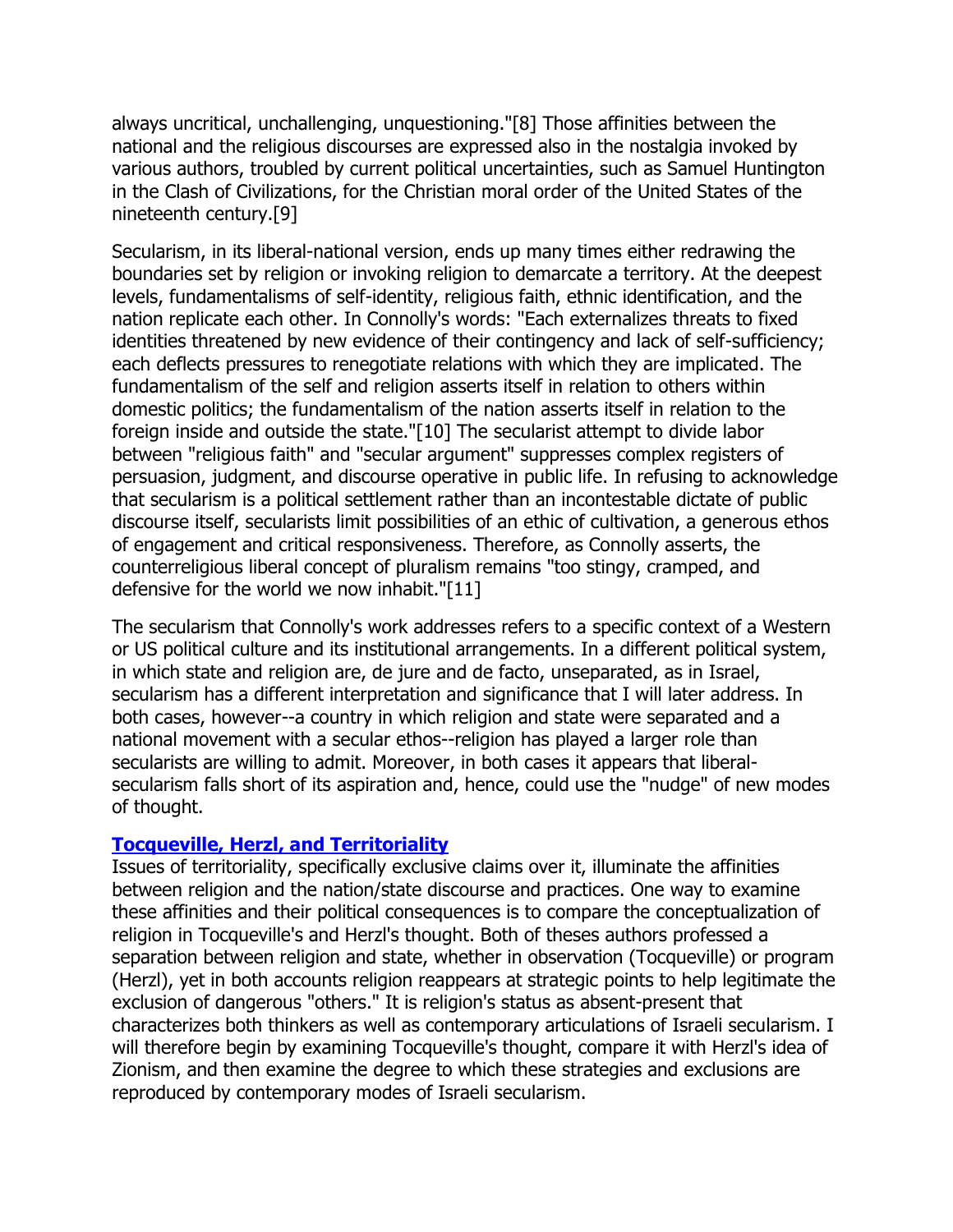For Alexis de Tocqueville, America was a true example of the sovereignty of the people.[12] This democracy, he asserted, is based upon the commonalities people share, their religion, language, and mores (p. 112). Hence "Maine and Georgia separated by a thousand miles are more naturally united than Normandy and Brittany" (p. 163). Not simply material interests, but ideas and feelings are what makes the United States a homogeneous civilization with no religious contentions, no class animosities, and no exploitation (p. 177); a country in which differences of view are a matter of nuance (p. 194).

This harmony, according to Tocqueville, is guaranteed by the bounding overarching Christian morality. America, he writes, "is still the place where Christian religion has kept the greatest power over men's souls ... by regulating domestic life it helps to regulate the state" (p. 291). The moral world (of religion) and the political world (of the modern state) thus complement each other: "In the moral world everything is classified, coordinated, foreseen and decided in advance. In the world of politics everything is in turmoil, contested and uncertain. In the one case obedience is passive, though voluntary; in the other there is independence, contempt of experience, and jealousy of all authority ... religion is considered the guardian of mores, and mores are regarded as the guarantee of the laws and pledge for the maintenance of freedom itself" (pp. 54- 55). Religion, therefore, provides the moral ground and what operates above this ground of agreement is mostly "nuance."

What is interesting is not only how Tocqueville tells a story of harmony in a country that had its fair share of animosities, contentions, and exploitation, but that he himself provides his readers with the sympathetic description of slavery and the "Indians." His sympathy for the "Blacks" and the "Indians," however, is sidetracked into different chapters and does not disturb the metastory of harmony and agreement. Issues of race, oppression, expulsion, and genocide remain unrelated to other dimensions of US life and to the foundation of the so-called homogeneous society, constructed to a large extent out of the encounters with, and over the backs of, the racialized "other." What Tocqueville's Democracy in America does, then, is to evade and mask struggles, and to superimpose a narrative of homogeneity and egalitarianism that is relevant only to a limited group of individuals.

Religion is the moral ground of harmony, but also the demarcation that excludes those elements that threaten harmony. To begin with, like many other Europeans coming to the so-called New World, Tocqueville is able to describe North America as an "empty continent, a deserted land waiting for inhabitants." Empty, according to European terminology, would describe a place in which territoriality was not established by means of dividing land between "owners" who establish property rights through agriculture. The inhabitants of this "empty land" must therefore give way to the "triumphal progress of civilization across the wilderness" and those acknowledged injustices toward the "other" seem to be almost inevitable. The religious discourse of Christianity would go hand in hand with the discourse of progress, the frequent use of the term wilderness has a decidedly biblical connotation, referring to a place of which its inhabitants are not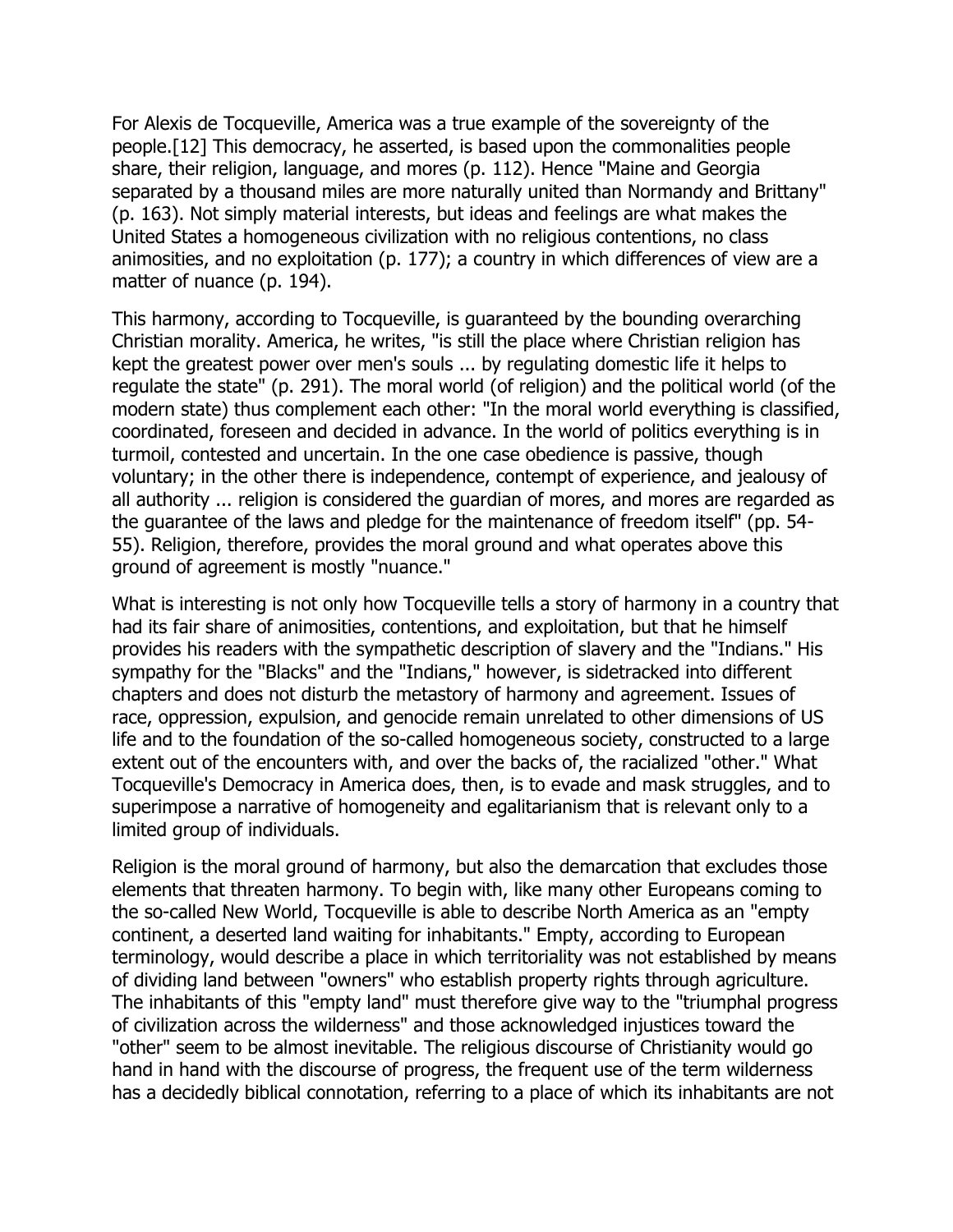yet redeemed and summoned to live under god's sanction.[13] Therefore, it is progress and Christianity (as a redemption) that legitimate the conquering of the land and that make the injuries inflicted upon the native population unfortunate and regrettable, but inevitable. The Indian then becomes "the first Other of the civi-territorial complex, the first sign of violence inscribed in its boundaries, and the first marker of how violence is obscured or forgotten by the complex that requires it."[14]

In the American "civilization drive," Christian monotheism provided the "cultural glue binding the civi-territorial complex."[15] True belief in the Christian faith, as Tocqueville noted, was of little importance, what matters is a recognition of it as the underlying foundations and its entrances into the "reason" and "mores" that bind people together. The separation of church and state does not render the state neutral toward religion, but rather ascribes religion a moral authority and establishes a "zone of tolerance" from which the belief system of Native Americans is excluded. Those (Christian) mores of civilization precede, ground, pervade, and restrict politics; they set the boundaries of pluralism; and by separating church and state, Christian monotheism eventually forms a political institution above politics.[16] Christian religion, then, is the gatekeeper that provides the most important material for the foundations of the country's freedom; it regulates politics by shaping ideas, expectations, characters, forms of discourse, and passions that are allowed entrances to the political arena.[17] It is little surprise, then, that the current politics of nostalgia, referring to Tocqueville's America and lamenting the loss of Christian values, seeks to impose a tight oppressive grid on the contemporary cultural landscape. It is even less of a surprise that the profiles of American lives that are figured into this nostalgia are drawn from a narrow (white and middle-class) spectrum, or that the range of lives and political subjectivities that such authors deem legitimate or desirable is far narrower still.[18]

While Theodor Herzl's vision of the Jewish state was a modern and secular idea (and Herzl himself was far from religious),[19] "Zionism was never detached from Jewish religion even when it sought to transform and replace it. Scholars make a valid analytical distinction between Judaism and Jewishness, relating the former to religion and the latter to culture, ethnicity, and a historical sense of belonging to the Jewish people."[20] The two, however, overlap, and as such, very much like Christianity in Tocqueville's America, Judaism would function as the binding glue and as a source for mobilization and legitimation from which Zionism would borrow its symbols and legitimate its territorial claims through a divine promise of redemption. Despite the mutual disdain between Zionists and the traditional religious Jews in Europe, Zionism was first and foremost a movement of the Jewish people with specific territorial claims and collective boundaries. In maintaining close affinities to the content and the form of Jewish religion, Zionism would, on the one hand, remain dependent upon Jewish religion and, on the other, would be replicating its quest for purity and uniformity, only changing their codes, replacing "God" by the nation and the state endowed with divinity.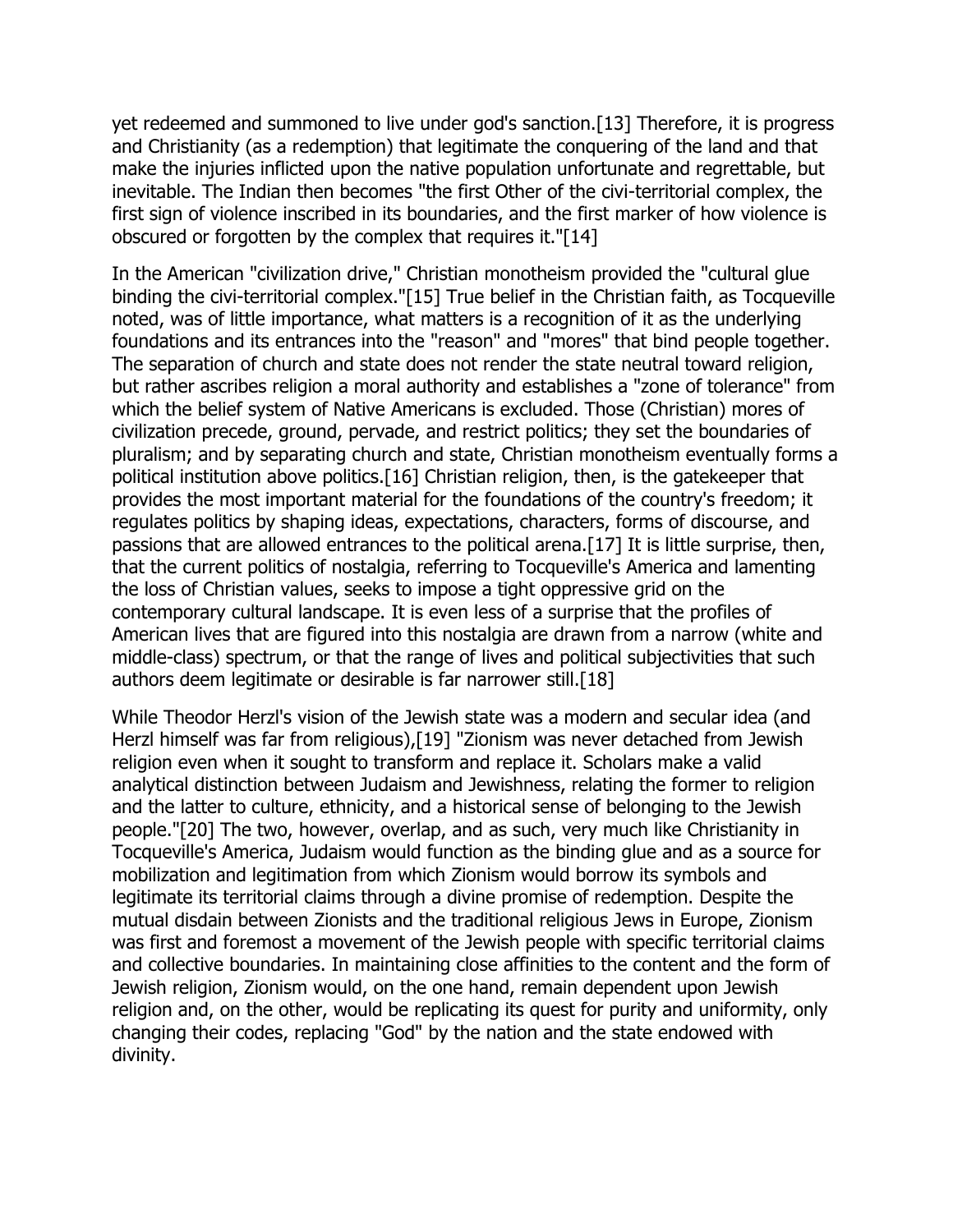Interestingly, the title of Herzl's The Jewish State, the book in which he outlines a program for establishing a state, would be more accurately translated as "The State of the Jews." The English translation of the title pinpoints the yet unresolved problem: a state of the Jews, or a Jewish state? The former would be a secular form of state with Judaism as a primarily cultural and/or ethnic identity, while the latter would be a more theocratic state of believers. The state of the Jews, claim contemporary secularists, was the book's intended message, and is (or should be) the foundation for separating religion and state. However, even in the secular idea of "the state of the Jews," Jewish religion would have a larger role than Zionists were willing to attribute to it and contemporary secularists are willing to acknowledge.

Herzl's ideas seem to resonate with the claims of current secularists and inadvertently to expose their weaknesses. His statehood plans explicitly envision a secular entity in which religion is confined within its own sphere. As he explains: "Shall we end by having a theocracy? No, indeed. Faith unites us, knowledge gives us freedom. We shall therefore prevent any theocratic tendencies from coming to the fore on the part of our priesthood. We shall keep our priests within the confines of their temples in the same way as we shall keep our professional army within the confines of their barracks."[21] Faith would therefore serve as a binding glue, but would nevertheless be kept separated from politics ruled by "Knowledge." As in Tocqueville's America, Herzl's secular state and its freedoms would be dependent upon religion establishing the moral ground; labor is divided between the faith that unites and determines the belonging and the knowledge that gives freedom, but this division could never be complete.

The desire to maintain faith in the private domain raises a major problem that Herzl cannot resolve; if Jewishness remains a private matter, why would the Jews need a state of their own? One answer would be necessity. Assimilation offered by Western European states, which many Jews were willing to accept, brought with it a resurgence of anti-Semitism. The situation was even worse in Eastern Europe. "Where will our presence be desired," Herzl asks, "as long as we are a homeless nation?" (p. 123). Jewishness being other-defined, the solution to the "problem of the Jews" (which is not necessarily a "Jewish problem") is a "normal" existence in the form of a nation-state. But individual-collective survival is a limited explanation or argument for a state, as the choice of the majority of Jews to emigrate to the United States has proven. On another level, therefore, Herzl would grant religion a somewhat larger role, though evading a full acknowledgment of its importance and distancing himself from its metaphysics: "Our community of race is peculiar and unique, for we are bound together only by the faith of our fathers."[22] Faith, therefore, does not have to be "our" faith in order to be a historical force, and the material upon which nation and state would be built.

Engagement with issues of territoriality exposed Herzl to the dependence of his ideas upon religion. Although preferring Palestine, Herzl was willing to accept any territorial solution for the Jews and was toying with the idea of receiving a "charter," an immediate grant of sovereignty by the European powers in one of their colonies. But the attempt to bring the idea of settlement in Uganda to the Jewish Congress was a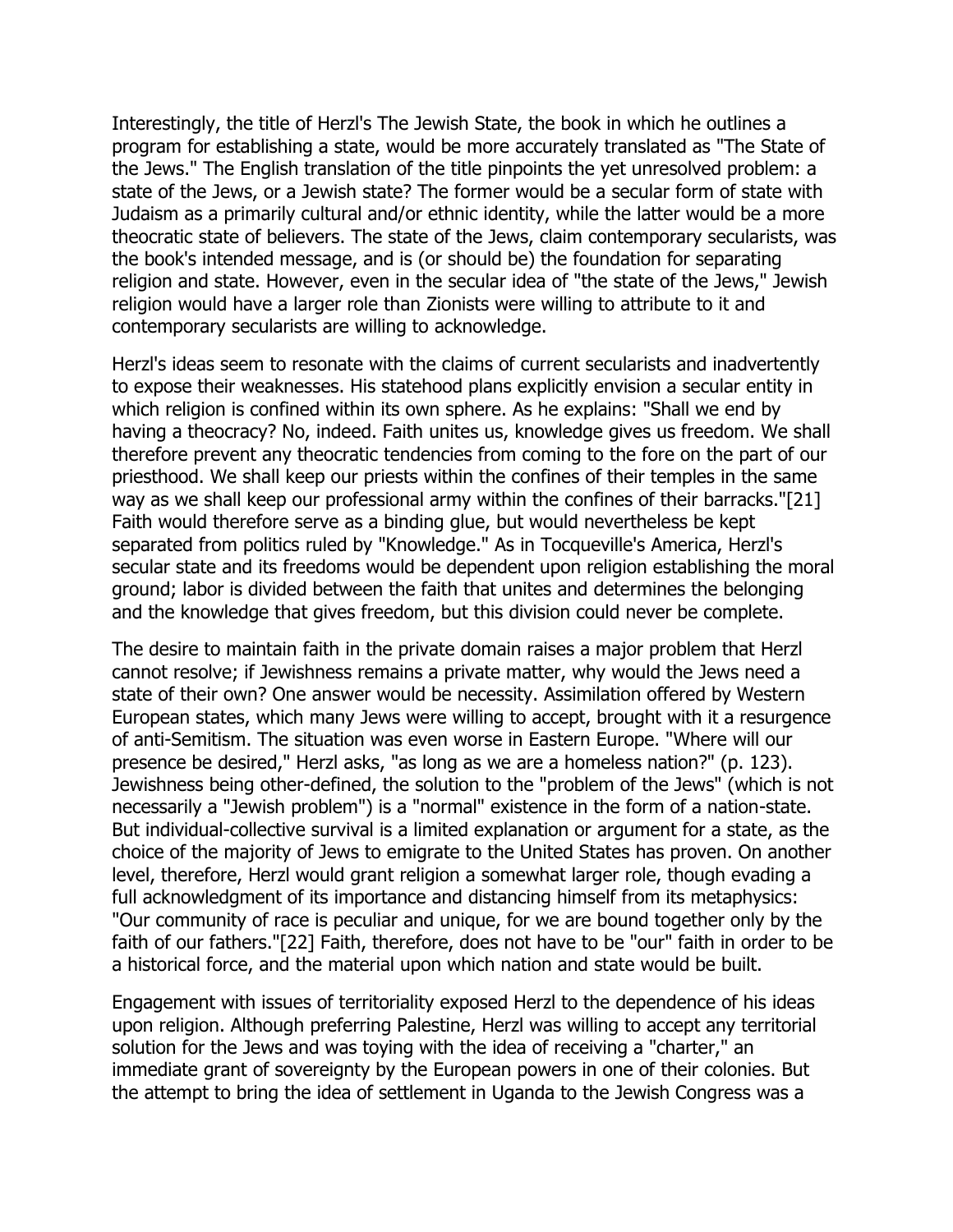complete failure that threatened to split the movement. Herzl was called a traitor to his face, and another Zionist leader who supported the Uganda idea was almost killed. In his closing speech, worried about the fate of the Zionist movement, Herzl reaffirmed his commitment to Palestine, stating: "If I forget thee, O Jerusalem, may my right hand wither."[23] Secular Zionists have quickly learned, therefore, that the "Land of Israel" (Eretz Israel) is the only territory that could evoke sentiments among a critical mass of Jews, sentiments mediated through traditional-religious symbols.[24] With the commitment of the Zionist movement to restoring the old homeland in Palestine, religion would become more than the mobilizing instrument Herzl thought it would be. The Jewish past and religion will be rewritten and at times reinvented in order to legitimate modern national claims, entrenching religion's status in the future state.

While secular Zionists would refrain from referring to God, they did invoke historical rights based upon the Bible to establish territorial claims, combined with ideas of progress and modern nationalism. Like many other European settlements outside of Europe, Palestine was described by Zionists as an empty land and a wilderness, and thus "a land with no people for a people with no land." Reestablishing Jewish historical rights over Palestine/Israel would also bring progress, as Herzl explained: "We should there form a portion of a rampart of Europe against Asia, an outpost of civilization as opposed to barbarism."[25] In The Jewish State, Herzl calls for tolerance toward those of different nationalities who go to live among the Jews in their state, but ignores the Arabs, already living there. Their presence is acknowledged in his utopian novel Altneuland; his solution, very much motivated by the universalistic, humanistic ethos of the novel, proposes that all Arab inhabitants could join the new society as equal members. But not only does he not explore the possibilities and problematics of such equality within a Jewish state, he overlooks the possibility that Arabs might wish to establish their own national movement.[26] Zionism would follow this line of thought. When turning to practice, it would encounter difficulties accounting for actual Arab presence, but would, nevertheless, establish a discourse of Jewish rights to the land, superseding all other claims, by describing the land as empty and waiting for the return of its true owners.

#### **[Common Ground](http://web.ebscohost.com/ehost/delivery?vid=5&hid=7&sid=5b9ada13-a30d-4fc9-8599-6b3f0acc8934%40sessionmgr7#toc)**

Critics of Herzl within the Zionist movement asserted that the body politic could not be created out of thin air or diplomatic maneuvering, and that a sociocultural infrastructure is a necessary condition for political life. The conceptual framework in which most Zionist thinkers operated (especially those who emigrated to Palestine) was molded by historical, cultural, and romantic nationalism; and, beneath their thin veneer of secularism, a Jewish tradition[27] never ceased to exist.[28] While many of the Jewish settlers in Palestine carried with them universal socialist and secular ideas, in both theory and practice they became secondary to the idea of Jewish nationalism. Zionism has developed the classic features of organic nationalism, producing its own cult of ancient, biblical history, the contact with the soil and the desire to strike roots in it, and the "sanctification" of the territory where the ancient biblical heroes lived and fought.[29]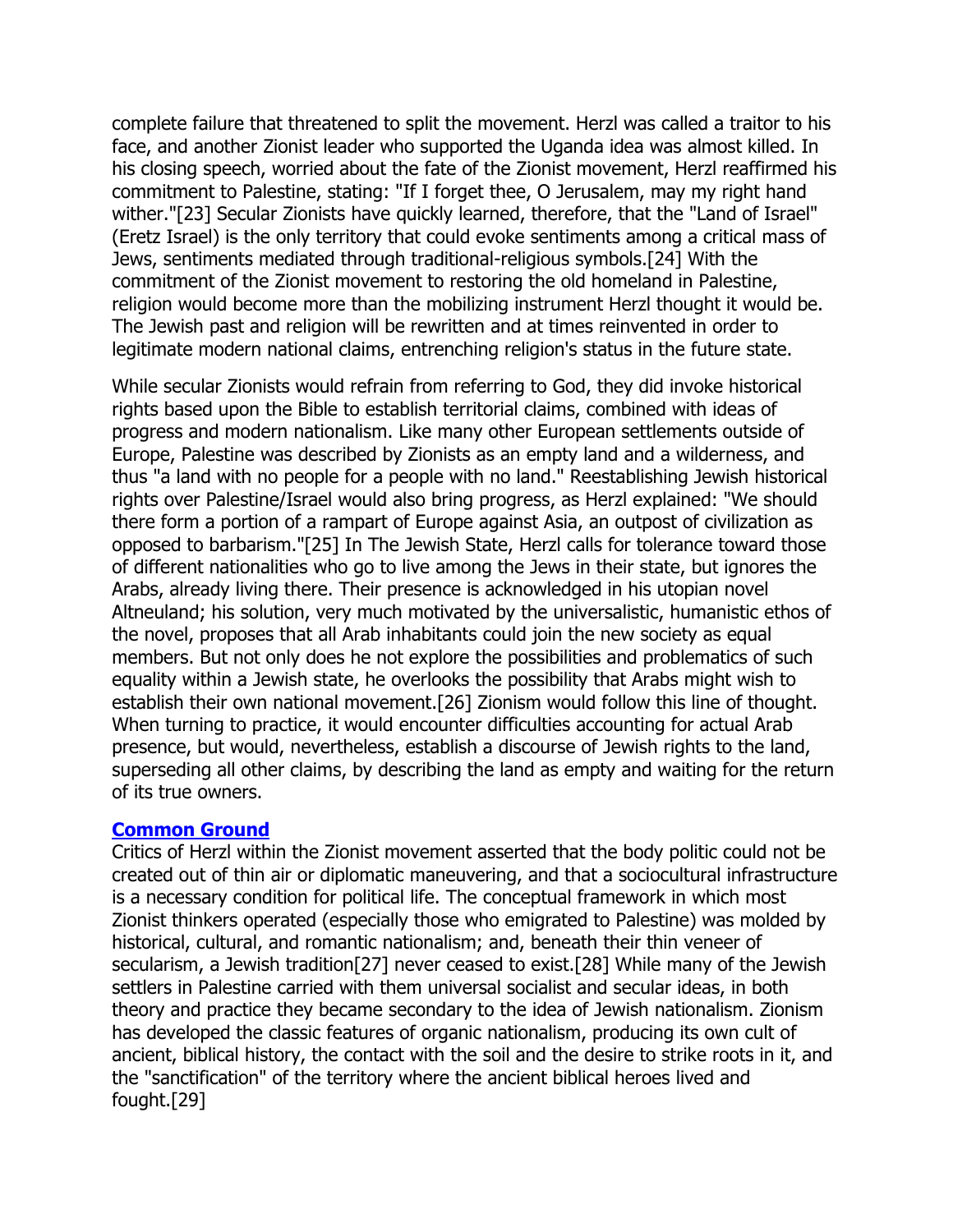Religion was perceived by the large majority of Zionists as unfit for the purpose of nation and state building. First, its symbol system and worldview was fit for the individual member of a powerless nation rather than a modern state; second, its ultimate source of authority was God and not the nation or the state; and, third, because traditional religion had lost its appeal for the many Jews in Europe who preferred assimilation.[30] Nevertheless, since religion had a symbolic value and a potential to function as a source of identity, Zionism, like many other national movements have done, attempted to incorporate religion without its metaphysics,[31] and create a "civil religion" with a unifying moral code and a system of belief. Civil religion, however, cannot avoid its own "metaphysics." Lacking the authority of "God," it can only order the environment and shape the experiences for those whose personal identities are merged with the common or collective identity; hence, its objective becomes the sanctification of the society in which it functions through processes of integration, legitimation, and mobilization.[32]

Israeli civil religion adopted and transformed aspects of Jewish tradition and religion for its own purposes and according to its interpretation. In essence, civil religion attempted to replace Judaism (as religion) by Jewishness. The two, however, were closely intertwined. Traditional symbols that were associated with the Temple periods in which Jews lived on their land and biblical stories were selected to establish Zionism as the ancestor of its heroes. The attitude toward the intermediate period of two thousand years of exile, and the rabbinical tradition it produced, on the other hand, was generally negative. Jewish holidays such as Passover and Hanukkah, which celebrate victories of the Jewish people, were reinterpreted no longer as religious holidays (the nation saved by God) but as holidays of national revival (a victory of the spirit of the nation), setting an example to the present life of the nation (courage and vigorousness). Another process was "linguistic secularization"--the use of idioms and phrases derived from religious sources and detached from their original meaning. Religious terms such as Kedusha (holiness), mitzva (commandment), brit (covenant), and korban (sacrifice) were often employed in the nationalist discourse to describe the relation to the territory.[33]

The active pioneer (Halutz), not the passive religious Jew, was perceived as the bearer of the Jewish national mission and the model for the new belief system. While the Halutz did not believe in God, he believed in the sanctity of the land and the nation. Accordingly, his work was described in religious terms: his engagement with physical agricultural labor, his attachment to the land, and his asceticism were conceptualized as the "religion of labor." While Zionism was critical of religious Jews, not taking an active part in its mission, its dependence on history and religion created spaces that allowed those religious Jews in favor of nationalism to bandwagon. While their numbers and impact were relatively small, they would grow and assume importance, especially after the establishment of state and the 1967 war.

Religious Zionists such as Rabbi Abraham Isaac Kook attempted not simply to follow but to close the gap opened between religion and the new nationalism. They bestowed a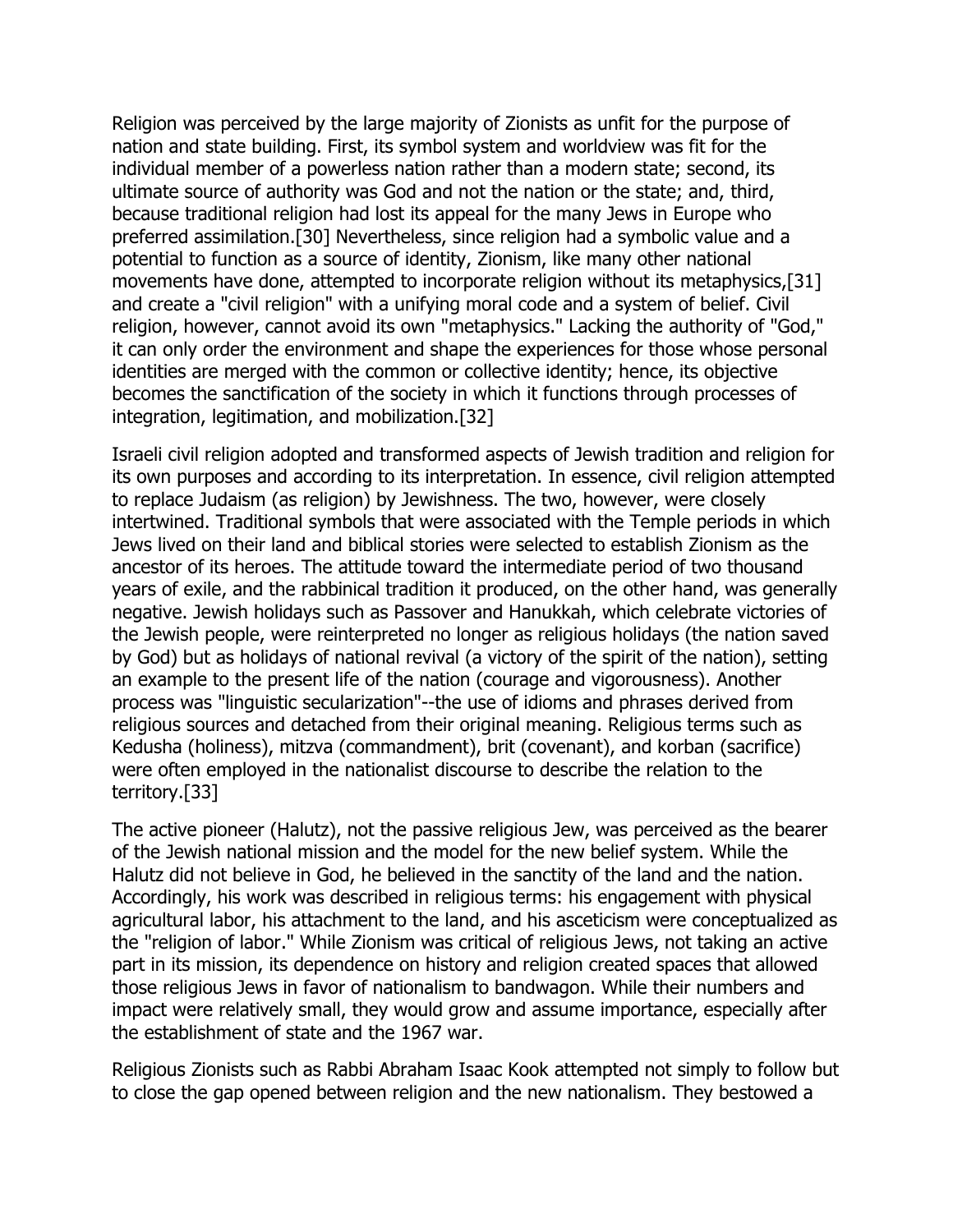religious meaning to the national project. Kook saw the return to Zion as an immediate imperative for every Jewish person, as a redemptive act. Moreover, while secular Zionists operate under their own set of beliefs (political-secular), according to Kook, they are actually acting within a cosmic scheme of a divine will and are tools in the hands of divine providence. Zionism, which secularized religious symbols, was thereby sanctified by the religion it sought to negate.

#### **[The State's Quest for Purity](http://web.ebscohost.com/ehost/delivery?vid=5&hid=7&sid=5b9ada13-a30d-4fc9-8599-6b3f0acc8934%40sessionmgr7#toc)**

Establishing a democratic community in a manifestly undemocratic world requires basic agreement and homogeneity that do not preexist prior to the establishment of the community. This "paradox of sovereignty" is usually resolved by violence--by acts of founding that suppress or reconstruct what seems to stand in the way of democracy and that are concealed after the founding is established.[34] In the case of Israel, the foundation of a nation and a state was established through a civil religion that produced a unifying code of inclusion for Jews and a system of exclusion for non-Jews.

Although the pre-state period has allowed some divergence and coexistence of competing groups (in large part due to a lack of sovereignty and means of coercion), "statism," the new form of civil religion, affirmed the centrality of state interests and the centralization of power at the expense of a public sphere and cultivated the idea of the sanctity of the state.[35] Taking upon itself the role of "normalizing" the Jewish people, and facing a new reality of a mass immigration, the state enacted an active process of assimilation to "correct" all deviancies from its unifying code.

Elevating the state to sanctity was dependent upon the symbols drawn from Jewish tradition, but religion, or any other allegiance, could not stand above the state, as the political elite perceived the de facto state boundaries to be a function of the power and homogeneity of its society. Immigrants whose culture and tradition were not in line with the civil religion were expected to assimilate. This was especially pertinent to non-European Jews (Mizrachiim), whose tradition was perceived as blurring the boundaries between Arab and Jew, and their religiosity as an obstacle to successful integration. Using its exceptional power and showing little respect or tolerance for their traditional values, the state attempted to transform the immigrants. We must, wrote David Ben-Gurion, Israel's first prime minister and the architect of Israeli identity, "uproot the geographical, cultural, social and lingual barriers separating the different parts (of society) and bequeath them with one language, one culture, one allegiance, new rules and new laws."[36]

Labor-Zionism, the overarching ideology that shaped civil religion, has constituted a scale of "good citizenship," measured by individual contribution to the state through military service, physical labor, and pioneering. Shafir and Peled delineate three citizenship discourses coexisting in Israel's "incorporation regime"[37] and examine their effect on social stratification.[38] Labor Zionism, located at the overlap between the Jewish ethnonational and the republican citizenship discourses, they maintain, combined the two by constituting an ethnorepublican community, with a "civic virtue" at its core--the active participation in the Zionist colonizing missions. Whereas the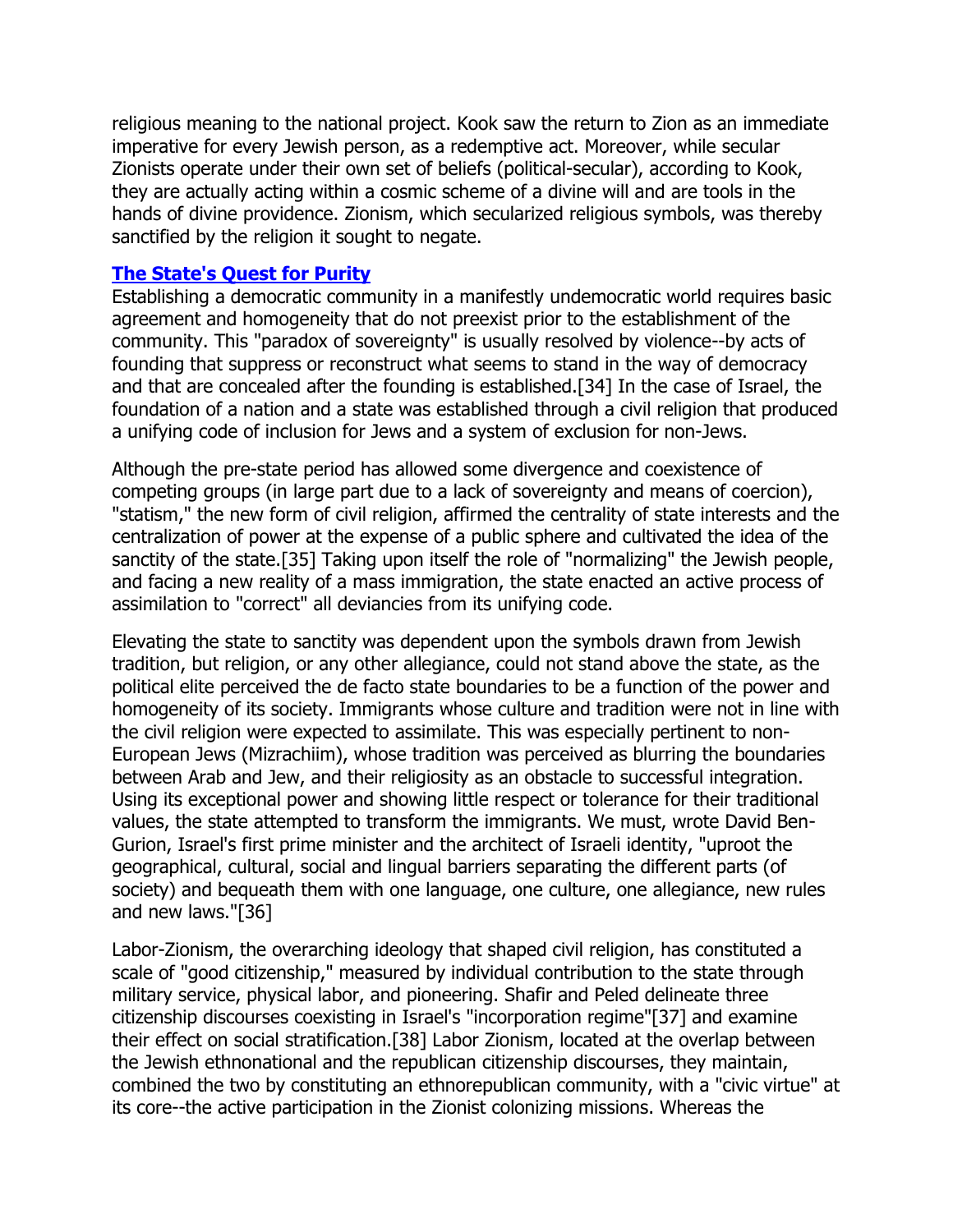ethnonationalist discourse incorporated all Jews, the republican discourse divided and stratified them. Civic virtue (or "good citizenship") entitled the European veterans, with their national-secular ideology and pioneering ethos, a leading status, while relegating non-European immigrants (and women) to a secondary status.

What is telling, however, is the ambivalent stance toward religious orthodox Jews, whose active contribution to state building (hence, their "good citizenship") was marginal, but their affirmation was perceived as critical to the legitimacy of the state. Orthodox Jews were privileged not only with a cultural autonomy, but also with control of key aspects of Jewish life in the country.[39]

### **[Religion, the State, and the Secular](http://web.ebscohost.com/ehost/delivery?vid=5&hid=7&sid=5b9ada13-a30d-4fc9-8599-6b3f0acc8934%40sessionmgr7#toc)**

Although Israeli civil society might be seen as having a larger atheist content within it than the US one, a separation of church and state has never materialized in Israel. Those inherent tensions between its secular and religious foundation are evident in the declaration of independence. Like Herzl's notion of the "faith of our fathers," the declaration circumvented the issue, declaring: "By virtue of our natural and historic rights and on the strength of the resolution of the United Nations assembly [we], hereby, declare the establishment of a Jewish state."[40] This duality manifested itself in the state granting Orthodox Jews a monopoly over key aspects of civil life (such as marriage and divorce, burials, and so on), has ordered Jewish dietary rules (Kashrut) in all government and army institutions, and established the Jewish holidays as official state holidays. In addition, since the law of return has granted automatic citizenship to all Jews, the decision over who is a Jew, after a debate, was done according to the more strict demands of the religious parties.[41]

Although the power that is given to the religious parties is often explained as resulting from short-term political considerations, the importance of religious elements is actually due to a much larger structural interest and need of the nation-state: its own legitimacy. First, because the raison d'etre of the state was to represent all Jews, non-Zionist religious parties were approached for support and cooperation. Coalitions with religious parties had, therefore, a significant symbolic value: they entitled the state to speak for the "Jewish people." Therefore, threats of religious leaders that secular marriage would split the Jewish people (and break up the coalition) were taken seriously by secular leaders afraid to lose this source of legitimacy. Second, the political elite was concerned over what would be the unifying tradition for the new state, which as shown before was to be largely dependent upon religious sources. Third, the religious groups were respected as the guardians of Jewish tradition, especially outside of Israel, and as such were important for the state to maintain its relationship with the Diaspora. Fourth, Orthodox Judaism was instrumental in legitimating the state boundaries. Ben-Gurion and others expressed admiration for the coherence and preservation of Orthodox Judaism,[42] and as one politician from the labor-Zionist camp explained: "What moral and historical value does our claim of our undisputed right over this land, which most of it is now, thank God, in our own hands, if this claim does not rely upon the bible?"[48]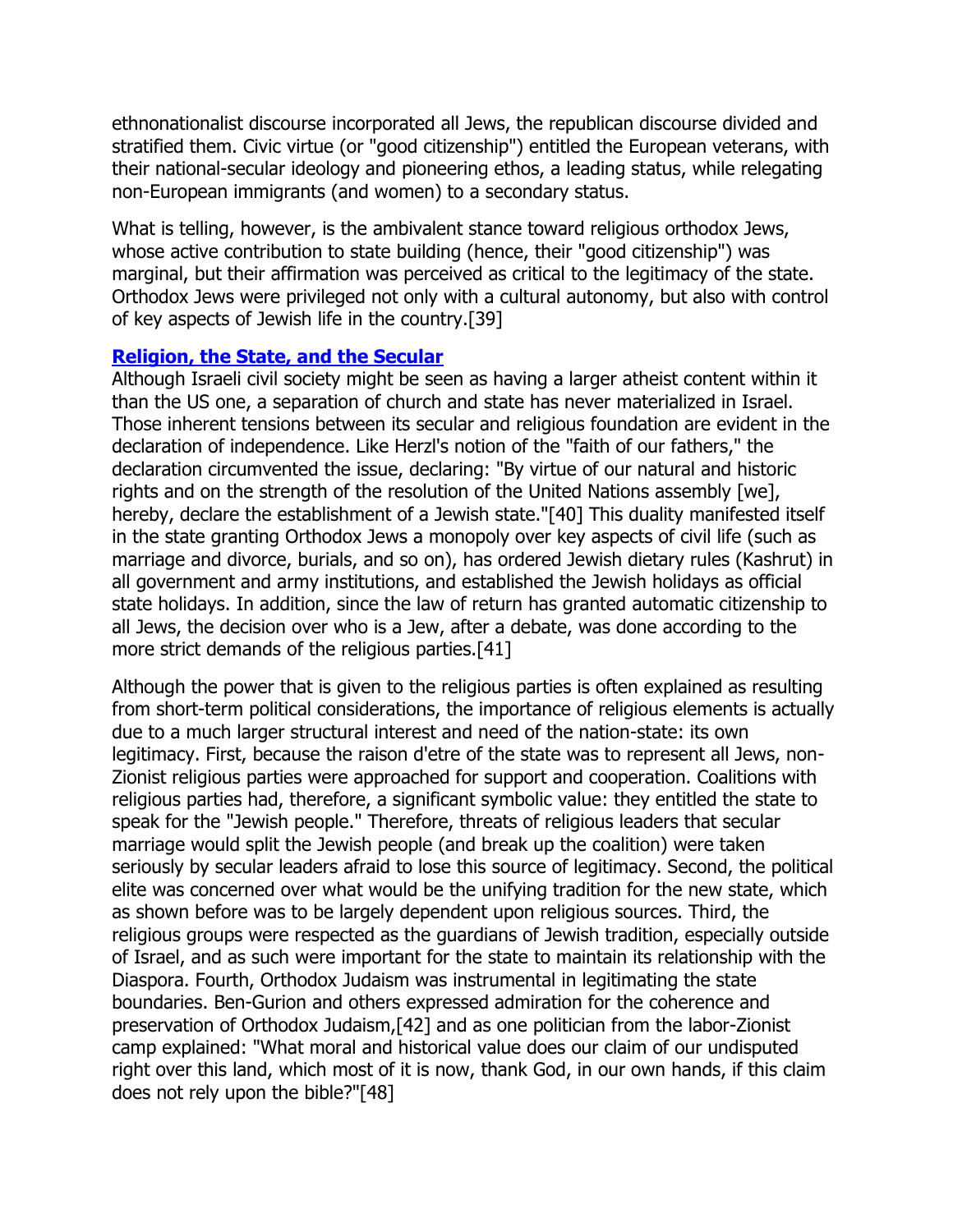The upshot of the duality described above is that most secularists would accept Jewishness (ethnicity) as defining rights and boundaries, but would object to Judaism (religion) constraining their personal freedoms. This accounts for the outright rejection of non-Zionist ideas questioning the identity of the state, as well as to the intolerance toward religious non-Zionist (Haredi; Haredim in the plural) groups. The Haredim are often demonized in the secular discourse since many of them do not serve in the army and, in that, do not conform to the civic virtue; they thus are easily blamed for the tensions between religious and secular. Proposals to draft Haredim and cancel their exemption are often invoked by politicians and enjoy popular support. Similarly, the demands of Haredim that roads in their neighborhoods be closed for the observance of Shabat, or religious protests against archeological grave digging, evoke intolerant responses from secularists, who argue that their liberal rights are violated by any compromise. This onslaught on the Haredim mostly reflects the inability of secular leaders to touch the real issues of separating religion from state, which entails a wider distribution of rights and freedoms, a breakdown of hierarchies and privileges, and a renegotiation of their own identities.

#### **[The Other from Without](http://web.ebscohost.com/ehost/delivery?vid=5&hid=7&sid=5b9ada13-a30d-4fc9-8599-6b3f0acc8934%40sessionmgr7#toc)**

According to the Guttman Report, almost all Jewish Israelis (98 percent) have a Mezuzah on their house door. The mezuzah, which symbolizes Moses's marking the houses of Jews in Egypt in order to spare them from the wrath of God, demarcating Jews and non-Jews, may itself be a metaphor to the significance of Judaism for modern Israelis. Secular Israelis would often articulate their demands not as universal civic rights and freedoms but as rights emanating from "good citizenship." This rendering of rights not only allows secular Zionist prominence over Jewish orthodoxy, but more significantly maintains the exclusion of non-Jews from the sphere of rights. Thus, Benjamin Shalit, an atheist Jew married to a non-Jewish woman, appealed to the supreme court to order the state to register his children as Jewish under the rubric of Leom (nationality) and as persons without religion. What is telling is the argument used. Shalit (who being a naval officer appeared before the court in his military uniform) reminded the court that state law had enabled a Palestinian member of Al-Fatah (the predecessor of the PLO) to register as a Jew, while he "a native of [the] country, and my wife who regards herself [a] Jewess in all respects, may not register our children as Jews?"[44] Shalit won his case.

The liberal discourse through which Palestinian citizens of Israel are incorporated entitles them to individual rights (which have gradually increased), but exclusion from the ethnic and the republican discourses maintains their secondary status. This has led to what Yifttachel describes as "ethnocracy," a regime in which, despite several democratic features, ethnicity rather than territorial citizenship is the main organizing logic for allocation of state resources and that is dominated by a "charter group" that enjoys a privileged position.[45]

Shortly after independence, the Jewish status of the state was constituted as the Law of Return (1950), and the Citizenship Law (1952) granted every Jew an immediate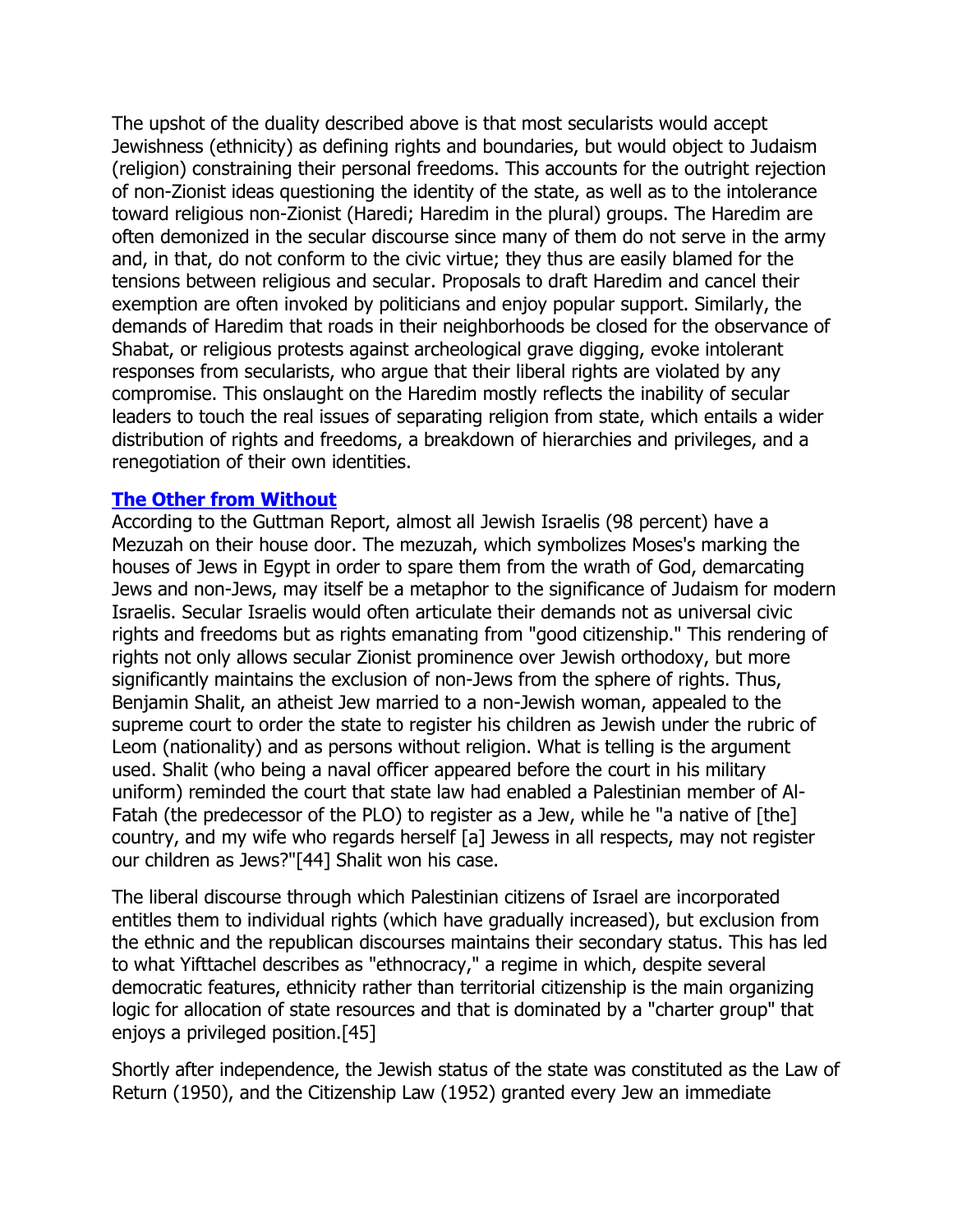citizenship upon arrival in Israel. The Arabs who remained within the territory (those who had not fled or were not driven out), on the other hand, were put under a military administration that was abolished only in 1966; those who fled or were deported were forbidden from returning. Both decisions were justified by the security concerns of the state. Hence, what was established at that stage was a discourse and a practice of security closely intertwined with ethnicity: on the one hand, a Jewish state and its citizens; on the other, those who were not Jewish and who were regarded a "security concern" to the state. What was purposefully avoided was acknowledging that "ethnocracy" and security intertwine, as the very definition of a Jewish state produces a set of ideas about security, subjects of "security threats," and a discourse legitimating the violence inflicted upon them.

The establishment of the state was accompanied by territorial restructuring of the land through an all-encompassing and expansionist Judaization (or de-Arabization) program that was adopted by the new state. Israel rushed to settle the towns and villages whose Palestinian inhabitants (close to 800,000) had fled or were expelled during the war.[46] The idea of the Jewish people's exclusive rights over territory was put into practice. Confiscated Arab land became "Jewish land," giving organizations based in the Diaspora statutory power over land that is withheld from local Palestinians.[47] As in Tocqueville's America, religion has confined the discourse and prevents certain issues that might disturb harmony from arising. Thus, despite headway having been made by Palestinians, in 1995 an Arab-Israeli appealed to the supreme court against his not being allowed to lease state land in the Israeli village of Katzir on the grounds of his not being a Jew. After a long deliberation, the supreme court has called for a temporary deferral of the proceedings and urged the sides to find a personal solution for the appellant.[48] The Israeli supreme court, often championed for its protection of secularliberal values, shied away from transcending the limits of the territoriality/security discourse and acknowledging its injustices.

Although the citizenship rights of Israeli-Palestinians had expanded since 1948, especially after the military administration was removed, the Arabs' secondary status was reaffirmed again by law in 1985. An amendment to the law governing elections to the Knesset (the Israeli parliament) forbade participation in elections by parties that either negate the democratic character of the state or negate the existence of the State of Israel as the state of the Jewish people. Ironically, an attempt to prevent a racist anti-Arab party from being elected, by making racism illegal, was "counterbalanced" by an elimination of an Arab party and by the exclusion of the discussion of the Jewish character of the state from the political discourse.

The overarching definition of a Jewish state practically prevents non-Jewish citizens from fully participating in politics and is accepted by a majority of Jewish-Israelis as just (historical rights) or necessary (security concerns). By definition, the possibility that an Arab may become a "good citizen" is extremely limited. All governments, left and right, have attempted to include Jewish non-Zionists in their coalition, but have refrained from incorporating Arab parties. Only 38.8 percent of leftist Jewish voters agree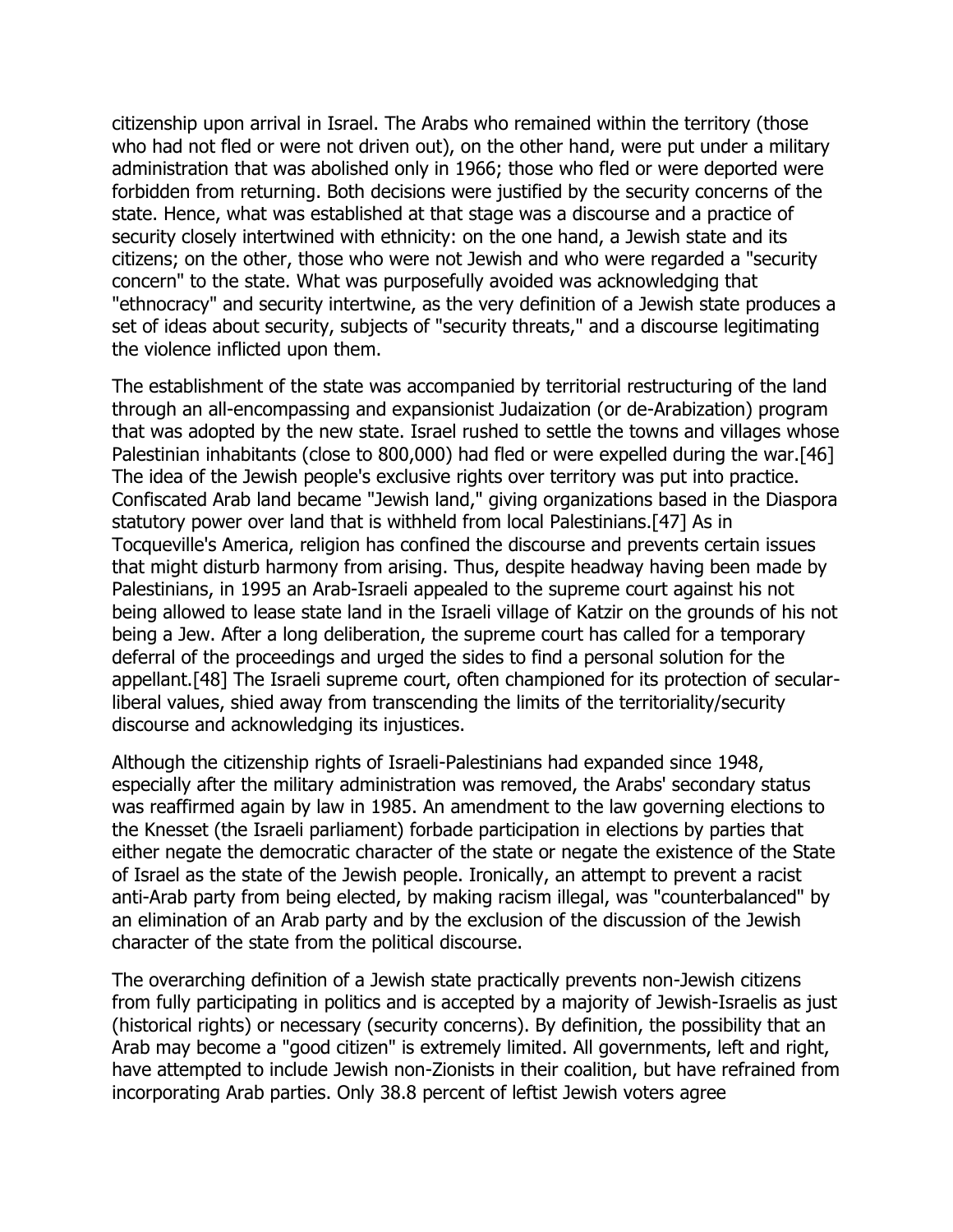unconditionally to the inclusion of Arab parties.[49] Secular Zionists attempt to maintain the Jewish character of the state that privileges Jews over non-Jews, but at the same time they want this character to be "cleaned" from all religious metaphysics limiting liberal freedoms. This is not only a weak moral claim, since its call for freedom is limited to Jews, but it is also intellectually weak. It rejects the imposition of the "metaphysics of religion" as a binding moral code, while embracing an abstract idea of common ancestry as valid for determining civil rights.

#### **[Facing the Challenge](http://web.ebscohost.com/ehost/delivery?vid=5&hid=7&sid=5b9ada13-a30d-4fc9-8599-6b3f0acc8934%40sessionmgr7#toc)**

The civil religion of Labor-Zionism was unable to maintain its dominance for long. Its attempt to impose a unifying system of belief and denouncement of the tradition of the new immigrants, together with the social and economic disparities between European and non-European Jews, caused much resentment toward the old elite. Another important undercurrent was the rise of Jewish religious nationalism after the Six Day War of 1967; this military victory might be the marker of the decline of secular Zionism.

The victory of the war and the new territories conquered evoked mystical feelings among secular Israelis. There arose a new discourse of historical rights, with new and strong affinities with religion. Israeli control of the holy sites, like the Wailing Wall, Rachel's tomb, and the graves of the patriarchs, now seemed, despite the Arab population, "natural" to most Israelis. It seemed to them to be their inheritance. The capture of the old city of Jerusalem, divided during the war of 1948, and its "unification" were especially significant. One soldier, a secular kibbutz member, explained: "At this point I felt it. I became one with the House of David, the Kingdom of Solomon, and the Temple. This is my inheritance. I feel as if a curtain has been lifted, and the very letters of the very eternal book [have] sprung to life, familiar and immediate. I am no longer a stranger; suddenly I am a son of my people, with stronger and deeper roots."[50]

The infatuation of secular Israelis with the holy sites and the evocation of historical rights enabled a new movement of young religious Israelis to attempt, and to a large extent succeed, to appropriate the national discourse. What is telling is the weakness that secular Zionism was exposed to in confronting the challenge of a new movement that saw itself as a fresh and vital version of Zionism and that has "religionized" the secular and the national sources of legitimacy. A circle was completed. First, in its rebellion against religion, Zionism borrowed its symbols and secularized them. Then a counterrevolution has not only reinstilled religion into those symbols but has transformed the symbols of secular Zionism (hiking across the land, settlement, and even clothing style) and its value system (collectivism, sanctity of the land, self-reliance, honor, and so on) and has endowed them with religious significance. In so doing, this new movement declared itself the true bearer of Zionism and took pride in its coherent value system, beliefs, and legitimation of the nationalist drive.

For the new movement, Gush Emunim, which took upon itself to settle the occupied territories in order to establish Israeli control, questions of rights over land were selfevident. According to the teaching of Rabbi Kook, the Jewish people and the land of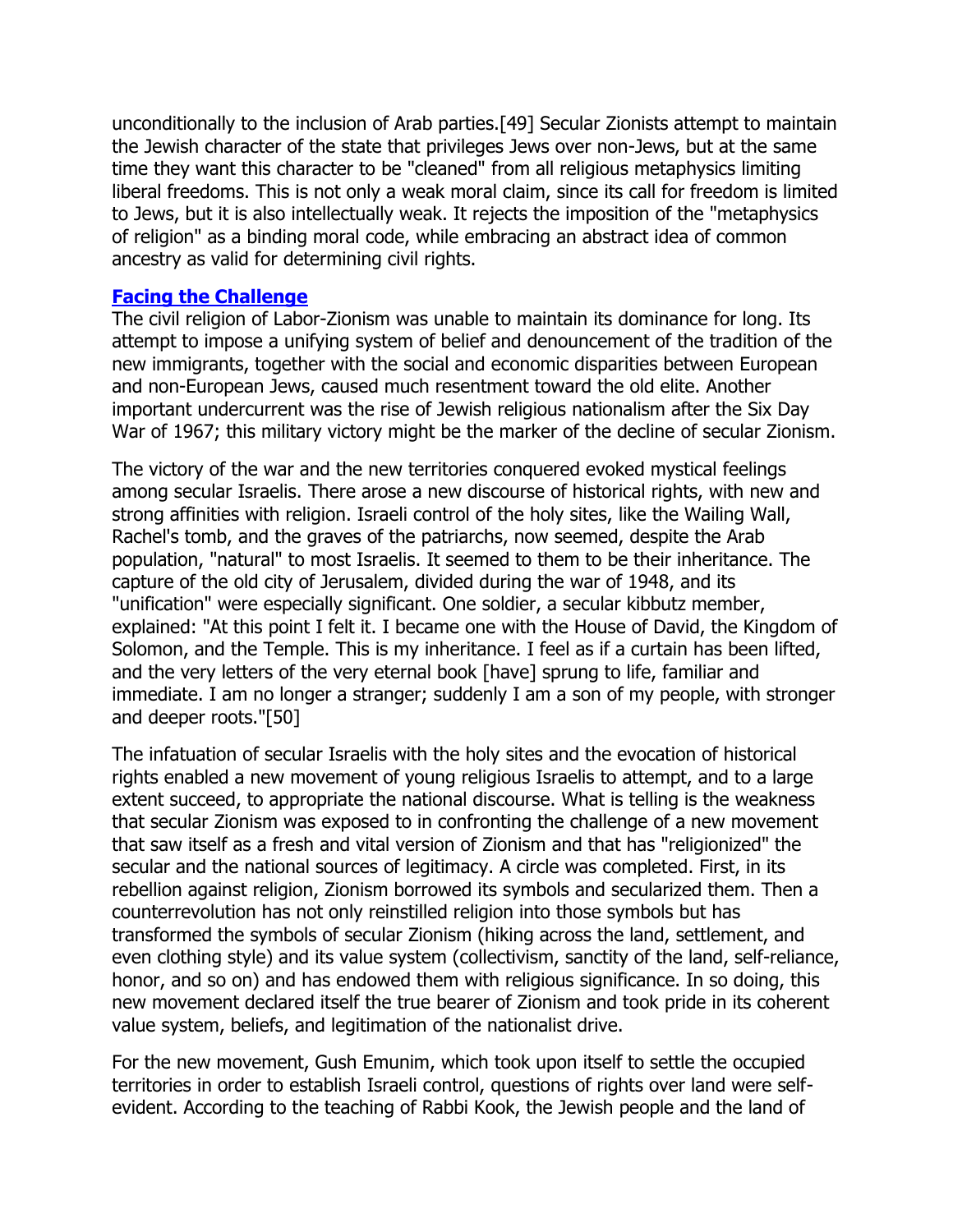Israel in its entirety are one,[51] and, therefore, the Six Day War was no chance turn of events but another stage in the long messianic process that began with the birth of modern Zionism. This movement presented a powerful intellectual and moral challenge to Zionist socialism, claiming to be not only more Jewish (and real Jewish) but also more true to the essence of Zionism itself.

The success of the movement in its ability to settle the occupied territories is explained by Sprinzak as their being the tip of a "serious social and cultural iceberg"--the religious public at large.[52] This explanation would be incomplete without, to continue the metaphor, understanding that the iceberg is not foreign to the water in which it floats. In other words, the fact that Gush Emunim's rhetoric resonates much of the ethos that national secularists identify with--pioneering, commitment, and purity--has awarded them in the early stages wide support and sympathy. Their colonization project has recreated the mythical frontier of the pre-state and the early state. The sanctification of nation and territoriality was used again: aliya la-karka (ascent to the land); geualat hakarka (redemption of the land); and Hitnachalut (the biblical term for Jewish settlement). Only this time, the religious terms were in fact religious.

Unlike the old religious parties that concentrated upon preserving the Jewish character of the state and sectorial demands, Gush Emunim was about a national revival that it perceived secular Zionism could no longer maintain. Our aim, they said, "is to bring about a large movement of reawakening among the Jewish people for the fulfillment of the Zionist vision in its full scope, with the recognition that the source of the vision is Jewish tradition and roots, and that its ultimate objective is the full redemption of the Jewish people and the entire world."[53] Whereas the early challenges of traditional Judaism could be deflected by Zionism's vitality and civil religion, the new religious nationalism posed a stronger challenge. Not only was secular Zionism criticized for being a weak, and untrue to itself, form of Judaism, but it was said to have lost its national drive and its commitment to the land. Challenging Labor-Zionism, Gush Emunim has amplified (and, some claim caricaturized) the Zionist discourses of Jewish redemption, nationality, and claims to a territory, and has appropriated the republican notion of "good citizenship."

Secularism, as Connolly argues, is opening at the seams.[54] Secularism in Israel, while dominating the process of nation building and state building, could effectively narrate itself as a complete departure from Jewish religion and refuse to recognize its debt, dependence, and affinities with religion, as well as avoid engaging with its own limitations, hierarchies, and exclusions. Facing new challenges and demands, however, secularism as we know it seems to be losing its moral and intellectual coherence, as well as its political effectiveness. This is not to argue that secular struggles for women rights, gay rights, religious pluralism, civil marriages, and other worthy causes are unimportant. On the contrary, I would argue that for those struggles to be effective, secularism must step "outside the warm, protected spaces of the normal individual and the territorial state."[55]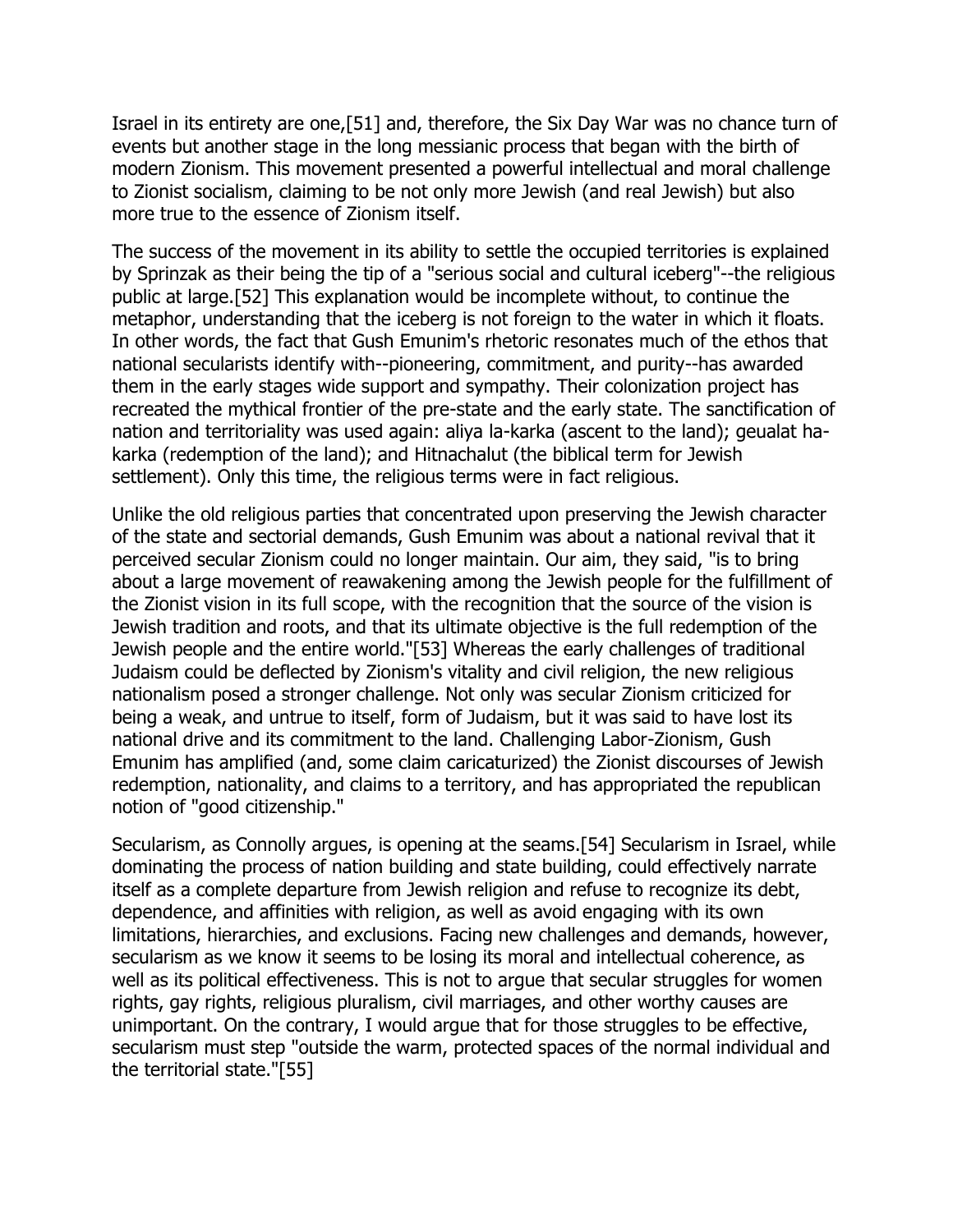A distinction, though, must be made between the US context in which Connolly's work operates and the Israeli context in which church and state are unseparated, and religion and nationalism are intertwined. Connolly argues for the inclusion of religion in the political and civil spheres and advocates engagement rather than the separation of state and church, investing in domains that exceed the scope of secular selfrepresentation and "install generosity and forbearance into ethical sensibilities in a world of multidimensional pluralism,"[56] thus substituting an "ethos of pluralization" for an entrenched pluralism.

In Israel, unlike in the United States, the engagement of religion and state is institutionalized and is translated into practices of exclusion and discrimination, contrary to both pluralism and pluralization. Moreover, the coming together of religion and territoriality has produced a dangerous nationalist ethos that not only deplores any concepts of generosity and pluralism, but restricts any real possibility of engagement or generosity beyond its boundaries. In Israel, then, the secular ethos and the separation of church and state are preconditions for the possibilities of engagement--because only such separation could allow an equal voice for non-Jews and a plurality of Jewish practices. Pluralism, despite its limits, might therefore be a good starting point. Such pluralism would require, first, a separation of church and state, but, second, would have to advance its generosity beyond the boundaries and limitations of the nation-state and open itself to new possibilities.

The fact that secularists, speaking in the name of freedom, are unwilling to acknowledge or seriously engage different ideas of freedom--unwilling to examine their own set of biases and hierarchies and to acknowledge that their own ideas of freedom are limited by an ethnonationalist discourse--renders their arguments weak, both morally and intellectually. The secular ethos needs to be reconfigured in order to become more open, engaging, and effective. Since fundamentalisms of religion and state replicate each other, they need to be tackled together. A postsecular ethic would not settle for separating church and state, but attempt to stretch its concepts of rights and freedom, its discourses of incorporation, and models of citizenship beyond the boundaries of the nation-state. It may be early yet for the variety of faiths to "double over in laughter," in a common recognition of their mutual contestability,[57] but institutional change combined with secular generosity might indeed offer new forms of identity and new channels of participation.

#### **[Notes](http://web.ebscohost.com/ehost/delivery?vid=5&hid=7&sid=5b9ada13-a30d-4fc9-8599-6b3f0acc8934%40sessionmgr7#toc)**

I would like to thank William Connolly, Siba Grovogui, Paul Saurette, and Oren Yiftachel for their helpful critical comments.

- 1. The Sharon epigraph is from Maariv, March 10, 1986; quoted in Charles Liebman, "Religion and Democracy in Israel," in Deshen, Liebman, and Shokeid, eds., Israeli Judaism (New Brunswick: Transaction, 1995).
- 2. Shlomit Levy, Hanna Levinson, and Elihu Katz, "Beliefs, Observances, and Social Interaction among Israeli Jews--the Guttman Institute Report," in Liebman and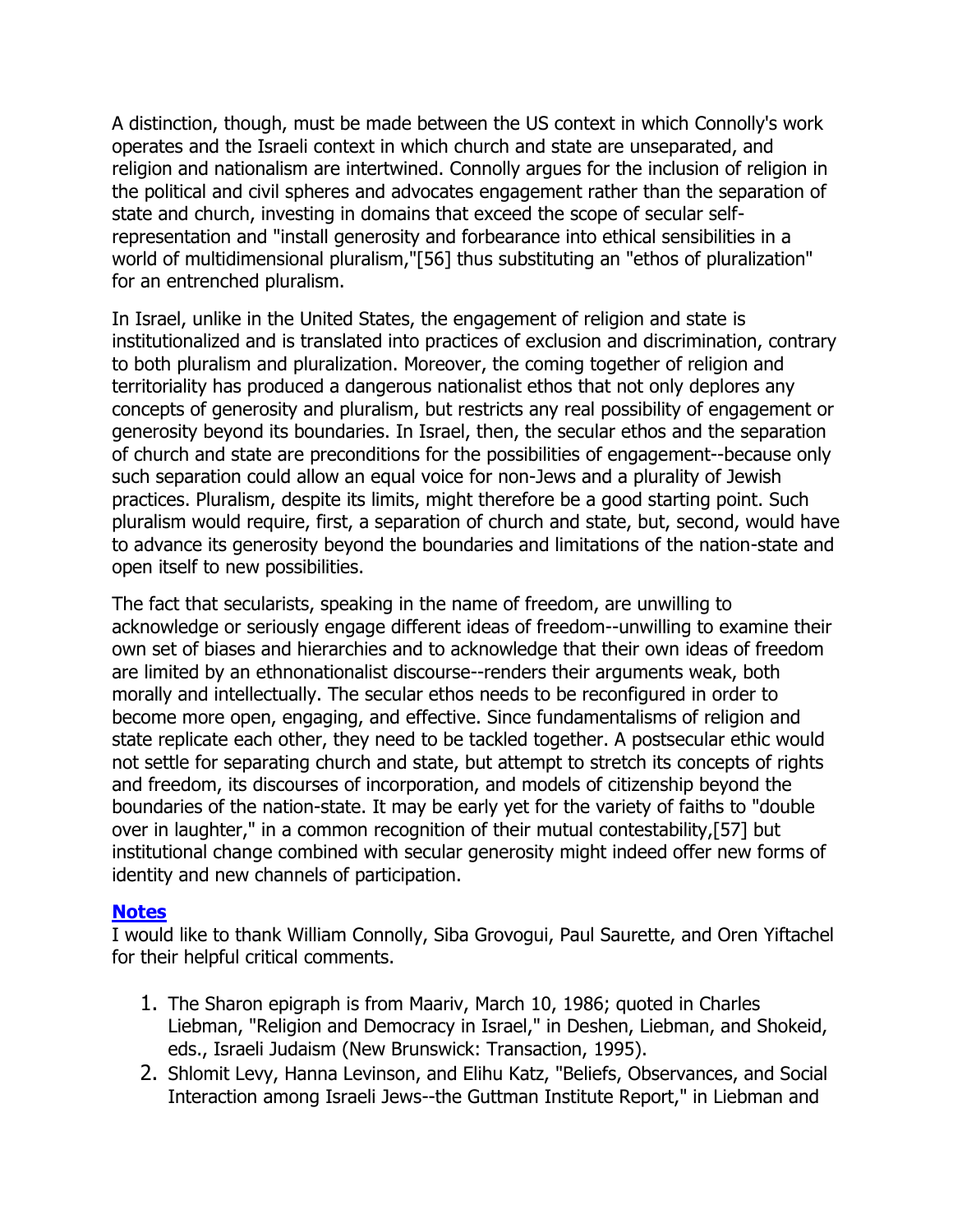Katz, eds., The Jewishness of Israelis: Responses to the Guttman Report (New York: SUNY Press, 1997).

- 3. William E. Connolly, Why I Am Not a Secularist (Minneapolis: University of Minnesota Press, 1999).
- 4. Ibid.
- 5. Ibid.
- 6. Ibid.
- 7. Editorial, First Things (January 1997).
- 8. Robert Sherill, "Preachers to Power" Nation, July 13, 1998.
- 9. Samuel Huntington, The Clash of Civilizations and the Remaking of World Order (New York: Simon & Schuster, 1996).
- 10. William E. Connolly, The Ethos of Pluralization (Minneapolis: University of Minnesota Press, 1995), p. 120 (my emphasis).
- 11. Ibid.
- 12. Alexis de Tocqueville, Democracy in America, George Lawrence, trans. (New York: Harper Perennial, 1998), p. 58.
- 13. Michael Shapiro, "Bowling Blind: Post Liberal Civil Society and the Worlds of Neo-Tocquevillean Social Theory," Theory and Event (1997).
- 14. Connolly, note 10, p. 171.
- 15. Ibid., pp. 168-169.
- 16. Ibid., p. 170.
- 17. Mark Reinhardt, The Art of Being Free: Taking Liberties with Tocqueville, Marx, and Arendt (New York: Cornell University Press, 1997), p. 74.
- 18. Ibid., p. 26.
- 19. Theodor Herzl, The Jewish State (New York: American Zionist Emergency Council, 1946/1988).
- 20. Charles Liebman and Bernard Susser, "Judaism and Jewishness," Annals of the American Academy of Political and Social Science 555 (January 1998): 15- 23.
- 21. Ibid.
- 22. Ibid.
- 23. Walter Laqueur, A History of Zionism (New York: Holt, Rinehart & Winston, 1972).
- 24. Baruch Kimmerling, "Religion, Nationalism, and Democracy in Israel," Zmanim 50-51 (in Hebrew).
- 25. Herzl, note 19, p. 96.
- 26. Shlomo Avineri, The Making of Modern Zionism (New York: Basic, 1981), pp. 98-100.
- 27. As I argue throughout this article, it is very difficult to separate Jewish tradition from religion. This is all the more true in the pre-state period.
- 28. Zeev Sternhell, The Founding Myths of Israel (Princeton, N.J.: Princeton University Press, 1998).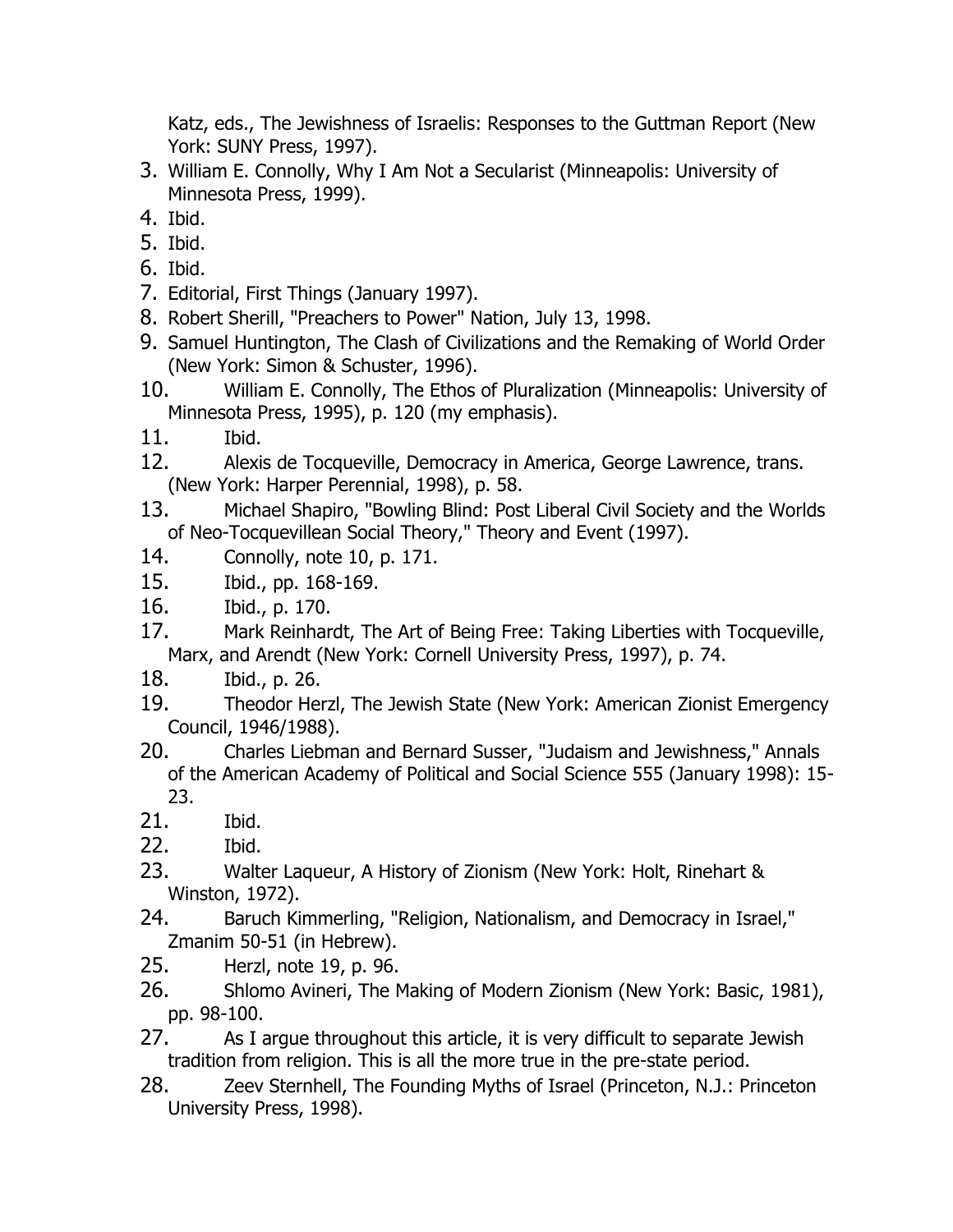- 29. Ibid., p. 16.
- 30. Ibid., pp. 15-16.
- 31. Ibid., p. 57.
- 32. Charles Liebman and Eliezer Don-Yehia, Civil Religion in Israel (Berkeley and Los Angeles: University of California Press, 1983), p. 9.
- 33. Ibid., p. 38.
- 34. In The Social Contract, Rousseau contemplates the problem of the founding of a general will as a problem of substituting cause and effect; hence, "social spirit, which should be the result of the institution, would have to preside over the founding of the institution itself; and men would have to be prior with the laws what they ought to become by means of laws." For a discussion of the paradox of politics, see: Connolly, note 10, pp. 137-140; and Reinhardt, note 17, p. 37.
- 35. Liebman and Don-Yehia, note 32, p. 84.
- 36. Israel State Yearbook, 1952.
- 37. Gershon Shafir and Yoav Peled, "Citizenship and Stratification in an Ethnic Democracy," Ethnic and Racial Studies 21, no. 3 (1998).
- 38. The liberal version views citizenship as rights bestowed upon the individual to protect his private sphere from encroachment by others. The republican (or communitarian) version is a critique of the liberal version, arguing that citizenship must include a participation in the search for a common good and the establishment of a moral community. The ethnonationalist version limits citizenship to those believed to belong to a homogeneous descent--their membership in the group being ascribed from birth.
- 39. Shafir and Peled, note 37.
- 40. Israel's declaration of independence (emphasis mine).
- 41. This yet unresolved debate over "who is a Jew" points to the fact that tensions also exist in the relations between the state and religion. This debate was between Zionists (who were interested in a large number of Jews and were willing to accept that a Jew could be "any person declaring in good faith that he is a Jew") and the religious (who were concerned over the Jewish character of the state and demanded, and won, that a Jew was only a person born to a Jewish mother). Zionist demography prevailed in 1970 when it was decided that one Jewish grandparent would suffice to entitle a person and spouse to enjoy the privileges granted by the law of return. See S. N. Abramov, Perpetual Dilemma:Jewish Religion in the Jewish State (Rutherford, NJ.: Fairleigh Dickinson University Press, 1976); and Shafir and Peled, note 37.
- 42. Yonathan Shapiro, Politicians as an Hegemonic Class: The Case of Israel (in Hebrew) (Tel-Aviv: Sifriat Poalim, 1997), pp. 57-63.
- 43. Ibid., p. 60.
- 44. Abramov, note 41, p. 300. The Palestinian, whose mother was Jewish, was tried and sentenced by an Israeli court.